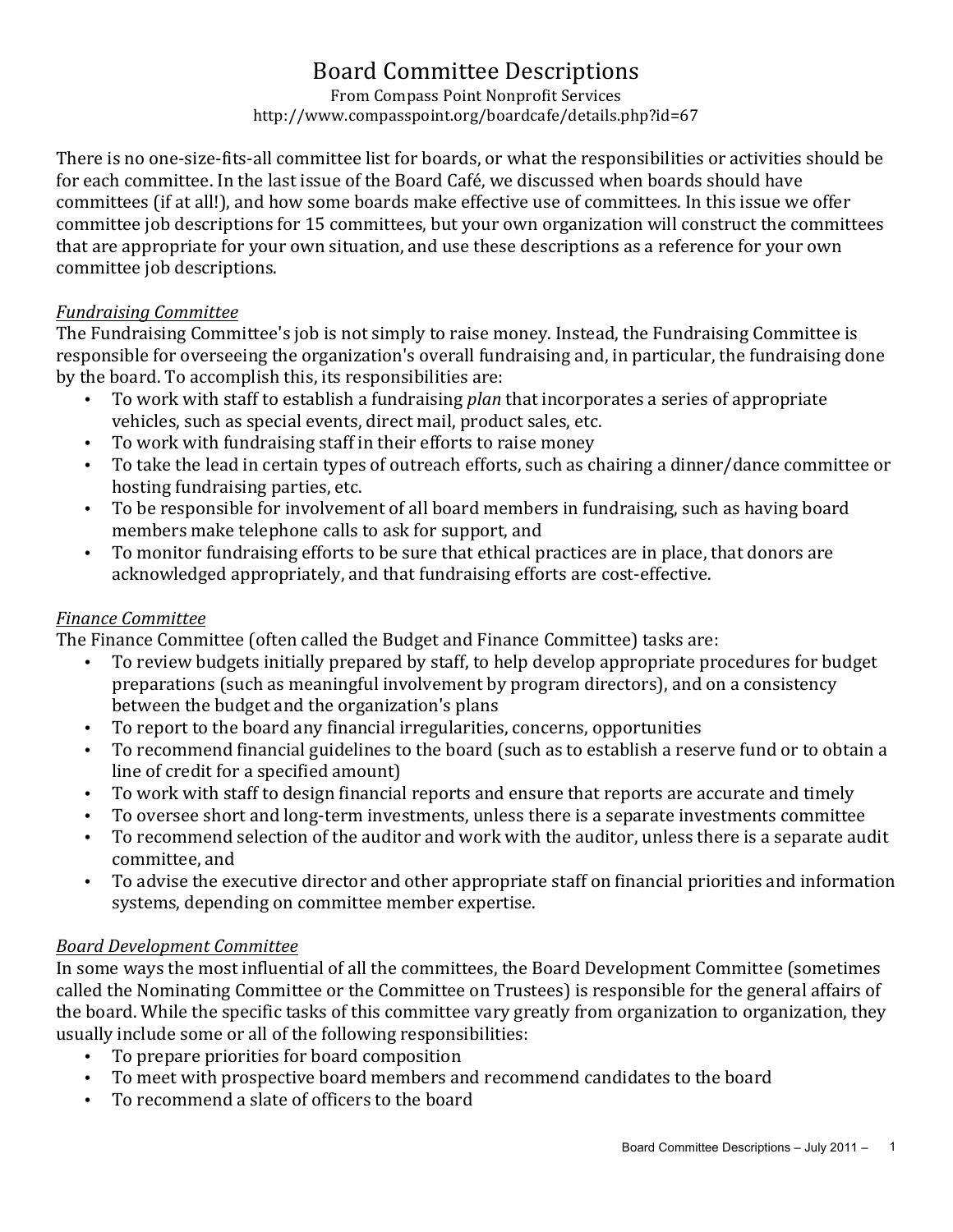- To conduct orientation sessions for new board members and to organize training sessions for the entire board, and
- To suggest new, non-board individuals for committee membership.

### *Program Committee*

The Program Committee is often comprised of board members who are most familiar with the approaches and operations of the organization's programs. (Some boards feel that the organization's program--its "products"--should be overseen by the whole board.) Depending on its make-up and programs, this committee's most common responsibilities are:

- To oversee new program development, and to monitor and assess existing programs
- To initiate and guide program evaluations, and
- To facilitate discussions about program priorities for the agency.

# Other Board Committees

## *Executive Committee*

Sometimes an organization with a large board forms an Executive Committee, which is a smaller group that meets more frequently than the full board. Some Executive Committees are comprised of the board officers; others include committee chairs; and some choose other configurations, such as the board officers and the Fundraising Committee chair. A risk with Executive Committees is that they may take over decision-making for the board, and other board members will feel they are only there to rubber stamp decisions made by the Executive Committee.

## *Audit Committee*

The role of the Audit Committee encompasses interviewing auditors, reviewing bids, recommending selection of an auditor to the board, receiving the auditor's report, meeting with the auditor, and responding to the auditor's recommendations. For many organizations, the annual audit is the only time the organization's financial systems are reviewed by an independent outsider, and as a result the auditor's report is an important mechanism for the board to obtain independent information about the organization's activities. On smaller boards, the functions of the Audit Committee are managed by the Finance Committee.

# *Personnel Committee*

The functions of the Personnel Committee include drafting and/or revising personnel policies for board approval, reviewing job descriptions, establishing a salary structure, and annually reviewing staff salaries, and reviewing the benefits package. In some organizations the board's Personnel Committee also acts as a grievance board for employee complaints. Because difficulties can arise if many less serious complaints are brought directly to the board rather than to the staff person's supervisor, it is preferable for the personnel committee to act only on formal written grievances against the executive director or when an employee formally appeals a decision by the executive director to the board.

# *Public Policy Committee*

Organizations whose mission includes Public Policy or education may create a Public Policy Committee that stays informed on relevant matters and brings proposals to the table for a board position or an organizational activity. For example, a Public Policy Committee might draft a written position paper related to pending cuts in welfare funding or propose that the board join a coalition of neighborhood nonprofits protesting the closure of a park.

### **Management Oversight Committee for geographically distant boards**